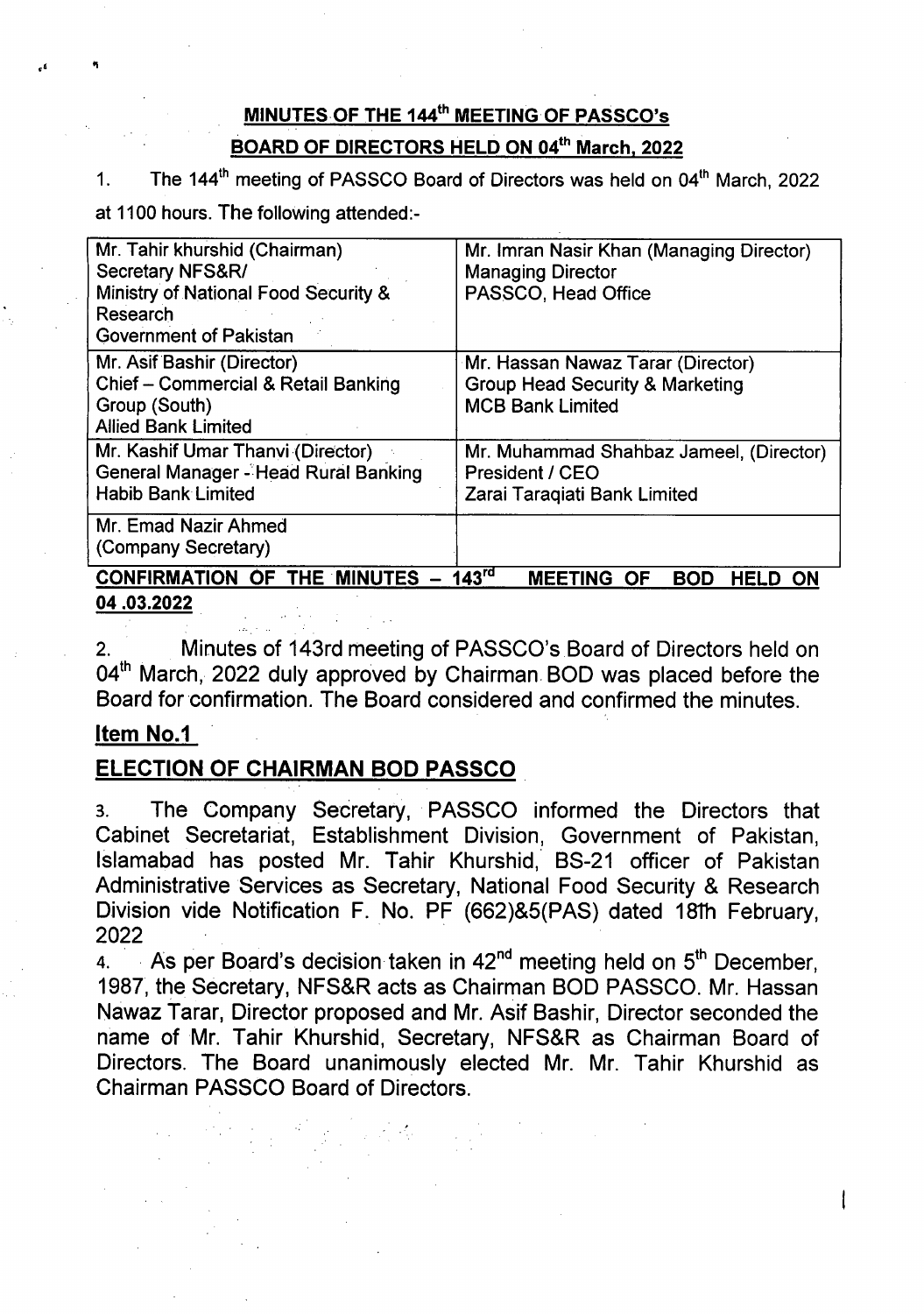### EX-AGENDA

### NOMINATION OF DIRECTOR.

5.. The Company Secretary informed the Board that Zarai Taraqiati Bank limited has nominated Muhammad Shahbaz Jameel, President/CEO, ZTBL to act as Director on PASSCO Board of Directors in place of Mr. Muhammad Hafeez, EVP.

6. The Board welcomed Mr. Muhammad Shahbaz Jameel on PASSCO's Board of Directors.

### 7. DISPOSAL OF WHEAT STOCK.

The Board was briefed about the Wheat stock position and allocation vs lifting position of agencies/provinces.

### ITEM NO.2

### UPDATE ON THE DECISIONS OF PRECEDING BOD MEETINGS

# OUTSTANDING RECEIVABLES OF PASSCO AND AGEING ANALYSIS OF PASSCO RECEIVABLES

8. The Board was briefed about the latest position of receivables and efforts made by the management for realization at earliest especially from Government of Sindh. The Chairman shared with the members that matter of receivable from Government of Sindh has been taken up by the M/o NFS&R.

### **ITEM NO.3**

### EX-POST FACTO APPROVAL OF CONSTRUCTING GODOWNS IN TWO PHASES

9. The Board of Director was briefed about the audit observation and was . . presented the cost of project completed in two phases. The management explained that the work was done in two phases keeping in view the in-house capacity to supervise the construction work and in order to increase the storage capacity of other zones as well the management made efforts to locate land in other zones. Since land could not be located in other zones so construction was done in 2<sup>nd</sup> Phase at originally planned zones;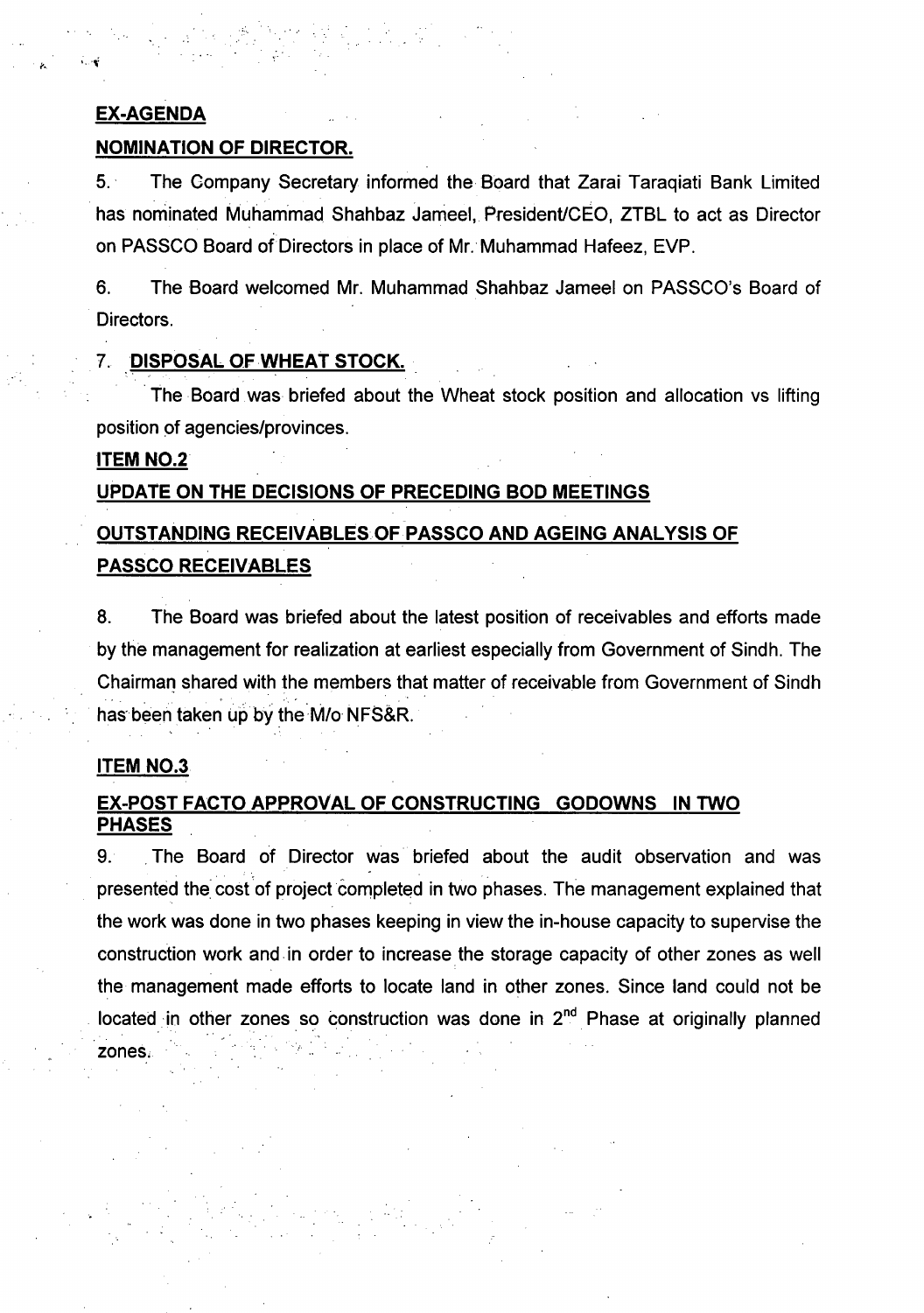10. The Board considered that even after undertaking construction with a gap with an increase in per unit cost still the total cost of the project did not exceed the approved cost of the project and observed that the project along with the cost is already approved by the Board, hence no further approval of the Board is required, as per law.

. . .

#### ITEM NO.4

.. .

, (

# IRREGULAR PROMOTION OF OFFICERS WITHOUT REQUISITE SERVICE EXPERIENCE RS. 12.887 MILLION

11. General Manager HR briefed the agenda to the Board and explained that promotion of 5 officers mentioned in the audit observation were made after considering the vacant posts and the long service of individuals in the organization. Relaxation on minimum period' required in last cadre was given by the Managing Director who has been authorized under Clause  $-$  39(c)(i) of HR Policy 2011 duly approved by the Board.

12. The Board considered the agenda and noted with remarks that the promotion and related relaxation given to officers till Grade 19 falls under competency of the Managing Director under approved HR Policy, hence this agenda does not warrant any .' ." ~ . decision by this board.

#### ITEM NO.5

## IRREGULAR PAYMENT OF PAY TO STAFF IN EXCESS OF THE APPROVED STRENGTH BY PASSCO BOD RS.14,946 MILLION

13. General Manager (HR) briefed the Board about the audit observation and explained that the Board approved to reduce the authorized strength from 1650 to 1250 with a direction that employees in different cadres *I* scales may not be retrenched until the desired strength is achieved in that particular cadre *I* scale through normal attrition. In light of the decision the employees in said cadres were paid salary till their retirement.